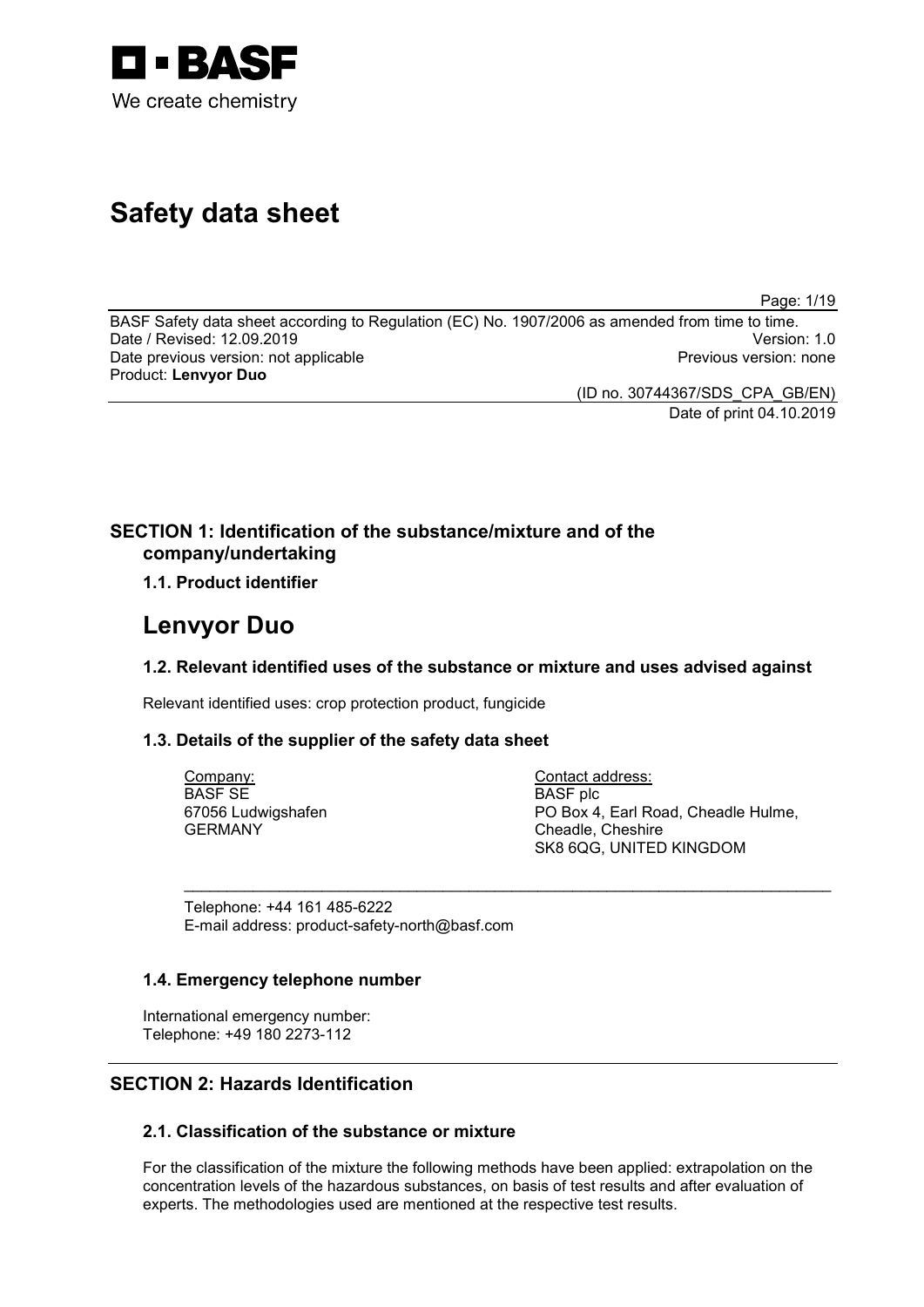BASF Safety data sheet according to Regulation (EC) No. 1907/2006 as amended from time to time. Date / Revised: 12.09.2019<br>
Date previous version: not applicable<br>
Date previous version: not applicable<br>
Date previous version: none Date previous version: not applicable Product: **Lenvyor Duo**

> (ID no. 30744367/SDS\_CPA\_GB/EN) Date of print 04.10.2019

### According to Regulation (EC) No 1272/2008 [CLP]

Skin Corr./Irrit. 2 Skin Sens. 1 Eye Dam./Irrit. 2 Acute Tox. 4 (Inhalation - mist) STOT SE 3 Aquatic Acute 1 Aquatic Chronic 2

H315, H317, H319, H332, H335, H410, EUH401

For the classifications not written out in full in this section the full text can be found in section 16.

# **2.2. Label elements**

Globally Harmonized System (GHS) in accordance with UK regulations.

Pictogram:



Signal Word: Warning

| Hazard Statement:                      |                                                                                              |
|----------------------------------------|----------------------------------------------------------------------------------------------|
| H315                                   | Causes skin irritation.                                                                      |
| H317                                   | May cause an allergic skin reaction.                                                         |
| H319                                   | Causes serious eye irritation.                                                               |
| H332                                   | Harmful if inhaled.                                                                          |
| H335                                   | May cause respiratory irritation.                                                            |
| H410                                   | Very toxic to aquatic life with long lasting effects.                                        |
| <b>EUH401</b>                          | To avoid risks to human health and the environment, comply with the<br>instructions for use. |
| <b>Precautionary Statement:</b>        |                                                                                              |
| P <sub>101</sub>                       | If medical advice is needed, have product container or label at hand.                        |
| P <sub>102</sub>                       | Keep out of reach of children.                                                               |
| Precautionary Statements (Prevention): |                                                                                              |
| P <sub>261</sub>                       | Avoid breathing mist.                                                                        |
| P <sub>264</sub>                       | Wash contaminated body parts thoroughly after handling.                                      |
| P271                                   | Use only outdoors or in a well-ventilated area.                                              |
| P <sub>280</sub>                       | Wear protective gloves and eye/face protection.                                              |

Page: 2/19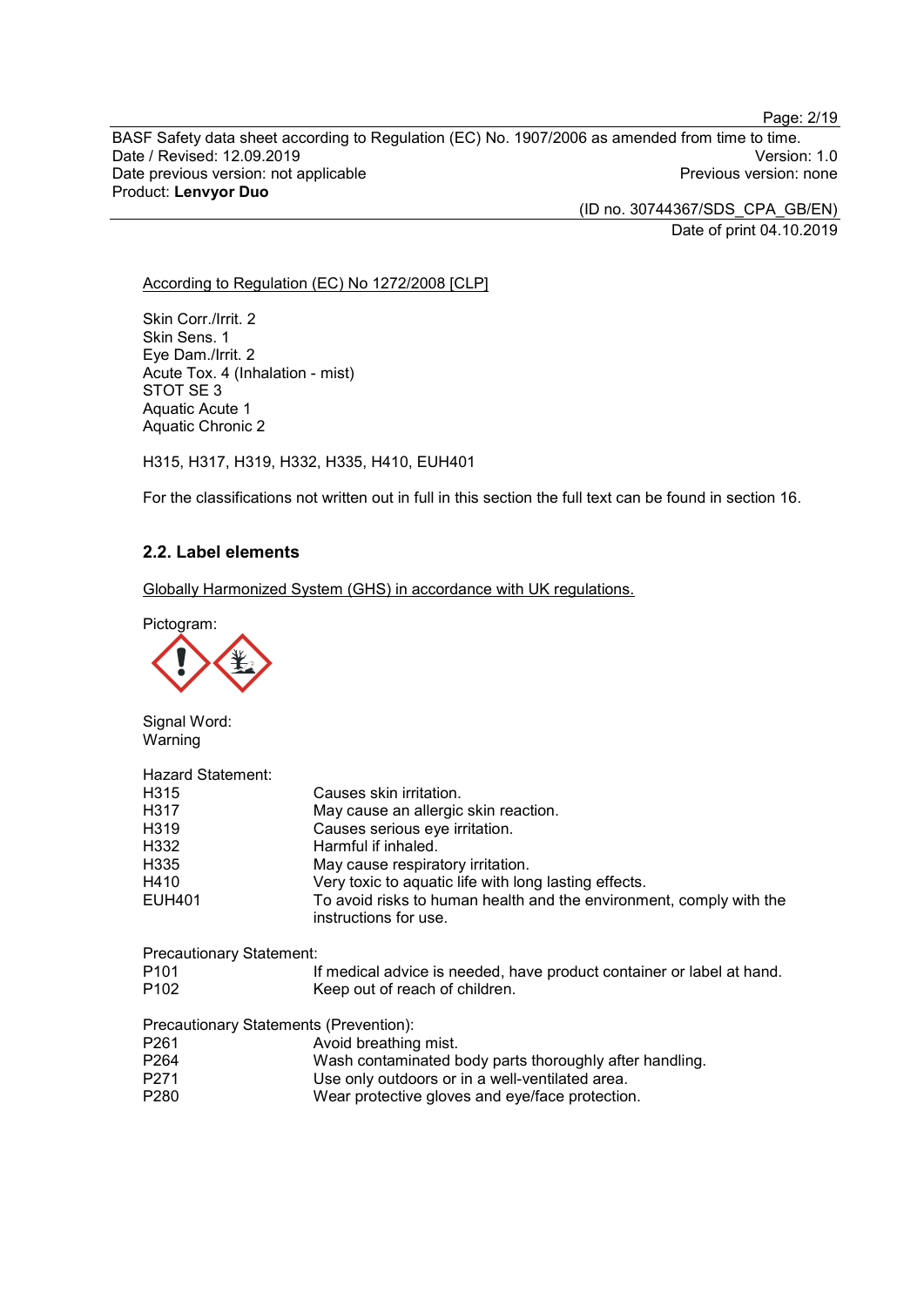Page: 3/19

BASF Safety data sheet according to Regulation (EC) No. 1907/2006 as amended from time to time. Date / Revised: 12.09.2019<br>
Date previous version: not applicable<br>
Date previous version: not applicable<br>
Date previous version: none Date previous version: not applicable Product: **Lenvyor Duo**

(ID no. 30744367/SDS\_CPA\_GB/EN)

Date of print 04.10.2019

| Precautionary Statements (Response): |                                                                                                                                                   |
|--------------------------------------|---------------------------------------------------------------------------------------------------------------------------------------------------|
| P302 + P352                          | IF ON SKIN: Wash with plenty of soap and water.                                                                                                   |
| $P304 + P340$                        | IF INHALED: Remove person to fresh air and keep comfortable for<br>breathing.                                                                     |
| $P305 + P351 + P338$                 | IF IN EYES: Rinse cautiously with water for several minutes. Remove<br>contact lenses, if present and easy to do. Continue rinsing.               |
| P312                                 | Call a POISON CENTER or doctor/physician if you feel unwell.                                                                                      |
| $P332 + P313$                        | If skin irritation occurs: Get medical advice/attention.                                                                                          |
| $P337 + P313$                        | If eye irritation persists: Get medical advice/attention.                                                                                         |
| $P362 + P364$                        | Take off contaminated clothing and wash it before reuse.                                                                                          |
| P391                                 | Collect spillage.                                                                                                                                 |
| Precautionary Statements (Storage):  |                                                                                                                                                   |
| P405                                 | Store locked up.                                                                                                                                  |
| Precautionary Statements (Disposal): |                                                                                                                                                   |
| P <sub>501</sub>                     | Dispose of contents/container to a licensed hazardous-waste disposal<br>contractor or collection site except for empty clean containers which can |

be disposed of as non-hazardous waste.

#### According to Regulation (EC) No 1272/2008 [CLP]

Hazard determining component(s) for labelling: 1H-1,2,4-Triazole-1-ethanol, α-[4-(4-chlorophenoxy)- 2-(trifluoromethyl)phenyl]-α-methyl-, N,N-Dimethyldecan-1-amide

### **2.3. Other hazards**

According to Regulation (EC) No 1272/2008 [CLP]

See section 12 - Results of PBT and vPvB assessment.

If applicable information is provided in this section on other hazards which do not result in classification but which may contribute to the overall hazards of the substance or mixture.

### **SECTION 3: Composition/Information on Ingredients**

### **3.1. Substances**

Not applicable

### **3.2. Mixtures**

Chemical nature

crop protection product

Hazardous ingredients (GHS)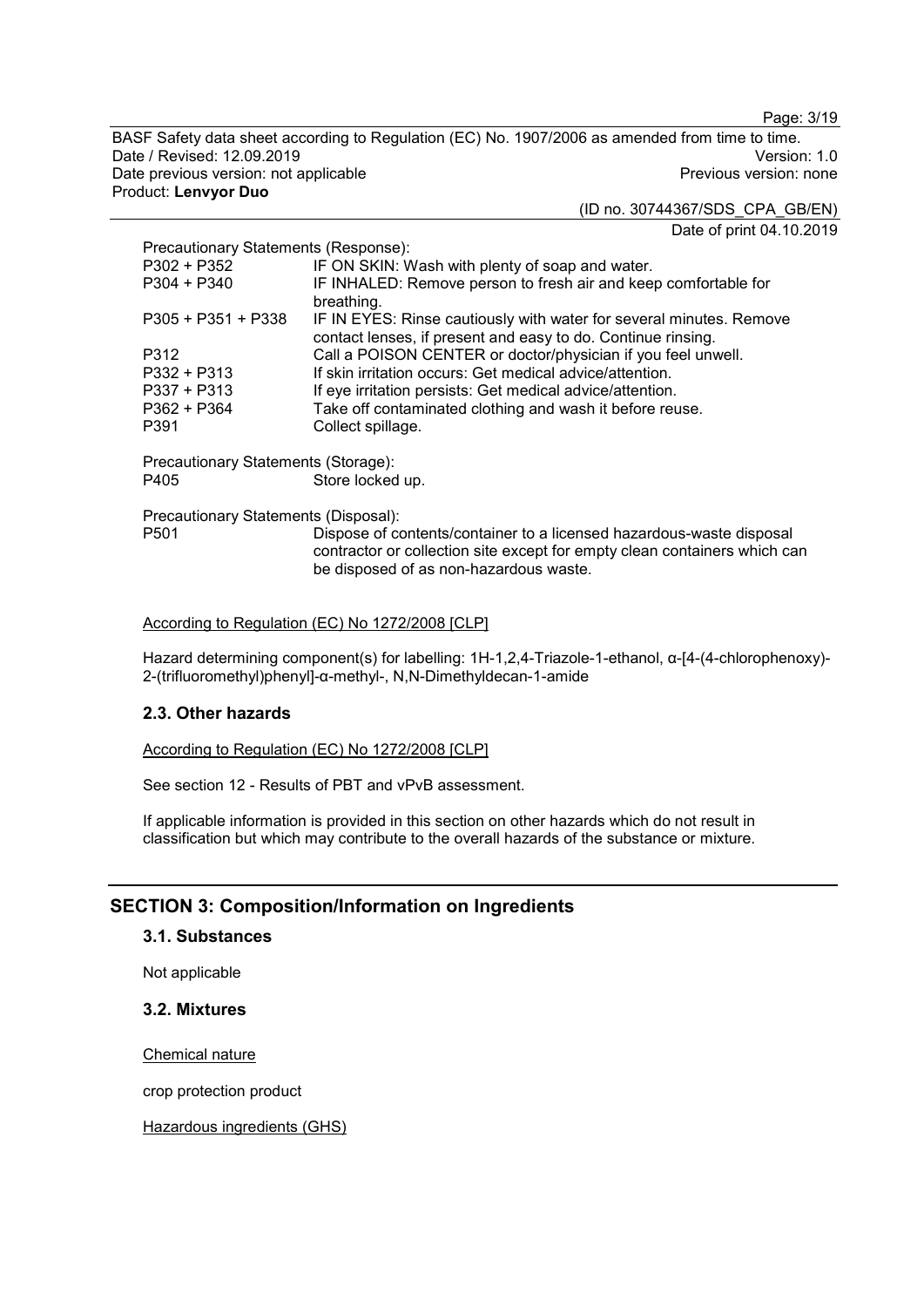|                                                                                                 | Page: 4/19                                                 |
|-------------------------------------------------------------------------------------------------|------------------------------------------------------------|
| BASF Safety data sheet according to Regulation (EC) No. 1907/2006 as amended from time to time. |                                                            |
| Date / Revised: 12.09.2019<br>Date previous version: not applicable                             | Version: 1.0<br>Previous version: none                     |
| Product: Lenvyor Duo                                                                            |                                                            |
|                                                                                                 | (ID no. 30744367/SDS_CPA_GB/EN)                            |
| according to Regulation (EC) No. 1272/2008                                                      | Date of print 04.10.2019                                   |
|                                                                                                 |                                                            |
| 1H-1,2,4-Triazole-1-ethanol, α-[4-(4-chlorophenoxy)-2-(trifluoromethyl)phenyl]-α-methyl-        |                                                            |
| Content (W/W): 9.6 %<br>CAS Number: 1417782-03-6                                                | Skin Sens. 1<br>Aquatic Acute 1                            |
|                                                                                                 | Aquatic Chronic 1                                          |
|                                                                                                 | M-factor acute: 1                                          |
|                                                                                                 | M-factor chronic: 1<br>H317, H400, H410                    |
|                                                                                                 |                                                            |
| N,N-Dimethyldecan-1-amide                                                                       |                                                            |
| Content (W/W): $<$ 40 %                                                                         | Skin Corr./Irrit. 2                                        |
| CAS Number: 14433-76-2                                                                          | Eye Dam./Irrit. 2                                          |
| EC-Number: 238-405-1<br>REACH registration number: 01-                                          | STOT SE 3 (irr. to respiratory syst.)<br>Aquatic Chronic 3 |
| 2119485027-36                                                                                   | H319, H315, H335, H412                                     |
|                                                                                                 |                                                            |
| Hydrocarbons, C10-C13, aromatics, <1% naphthalene                                               |                                                            |
| Content (W/W): $<$ 15 %                                                                         | Asp. Tox. 1                                                |
| CAS Number: 64742-94-5                                                                          | <b>Aquatic Chronic 2</b>                                   |
| REACH registration number: 01-<br>2119451097-39                                                 | H304, H411<br><b>EUH066</b>                                |
|                                                                                                 |                                                            |
| Methyl-Oxirane, Blockpolymer with Oxirane, Monoisotridecyl ether                                |                                                            |
| Content (W/W): $<$ 10 %                                                                         | Eye Dam./Irrit. 2                                          |
| CAS Number: 196823-11-7                                                                         | H319                                                       |
|                                                                                                 |                                                            |
|                                                                                                 |                                                            |
| 2-methylnaphthalene<br>Content (W/W): $<$ 10 %                                                  |                                                            |
| CAS Number: 91-57-6                                                                             | Acute Tox. 4 (oral)<br><b>Aquatic Chronic 2</b>            |
| EC-Number: 202-078-3                                                                            | H302, H411                                                 |
| REACH registration number: 01-                                                                  |                                                            |
| 2119489455-25                                                                                   |                                                            |
|                                                                                                 |                                                            |
| Naphthalene, 1-methyl-<br>Content (W/W): $<$ 5 %                                                | Acute Tox. 4 (oral)                                        |
| <b>CAS Number: 90-12-0</b>                                                                      | Aquatic Chronic 2                                          |
| EC-Number: 201-966-8                                                                            | H302, H411                                                 |
| REACH registration number: 01-<br>2119489997-0                                                  |                                                            |
|                                                                                                 |                                                            |

biphenyl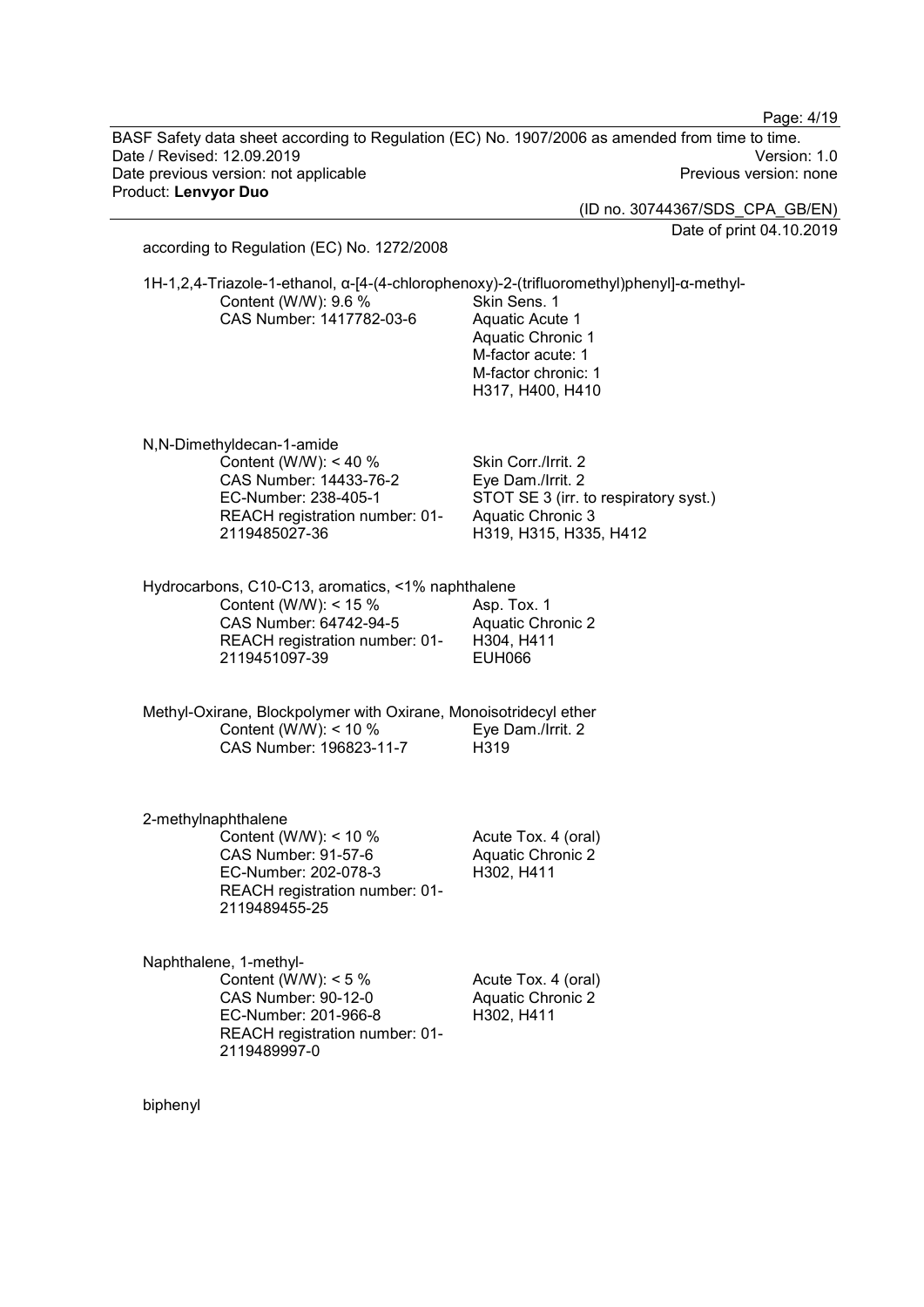Page: 5/19

BASF Safety data sheet according to Regulation (EC) No. 1907/2006 as amended from time to time. Date / Revised: 12.09.2019<br>Date previous version: not applicable  $\qquad$   $\qquad$   $\qquad$   $\qquad$  Previous version: none Date previous version: not applicable Product: **Lenvyor Duo**

(ID no. 30744367/SDS\_CPA\_GB/EN)

Date of print 04.10.2019

Content (W/W):  $< 1$  % CAS Number: 92-52-4 EC-Number: 202-163-5 REACH registration number: 01- 2119480408-33 INDEX-Number: 601-042-00-8

Aquatic Chronic 1 M-factor acute: 1 M-factor chronic: 1 H319, H315, H335, H400, H410

STOT SE 3 (irr. to respiratory syst.)

2-Pyrrolidone Content (W/W):  $< 1$  % CAS Number: 616-45-5 EC-Number: 210-483-1 REACH registration number: 01- 2119475471-37

Eye Dam./Irrit. 2 Repr. 1B (unborn child) H319, H360D

Skin Corr./Irrit. 2 Eye Dam./Irrit. 2

Aquatic Acute 1

Specific concentration limit: Repr. 1B, unborn child: 3 %

#### Phenanthrene

Content (W/W): < 0.1 % CAS Number: 85-01-8 EC-Number: 201-581-5

Acute Tox. 4 (oral) Aquatic Acute 1 Aquatic Chronic 1 M-factor acute: 10 M-factor chronic: 1 H302, H400, H410

For the classifications not written out in full in this section, including the hazard classes and the hazard statements, the full text is listed in section 16.

# **SECTION 4: First-Aid Measures**

### **4.1. Description of first aid measures**

First aid personnel should pay attention to their own safety. If the patient is likely to become unconscious, place and transport in stable sideways position (recovery position). Immediately remove contaminated clothing.

Show container, label and/or safety data sheet to physician.

If inhaled: Keep patient calm, remove to fresh air, seek medical attention.

On skin contact: Wash thoroughly with soap and water.

On contact with eyes: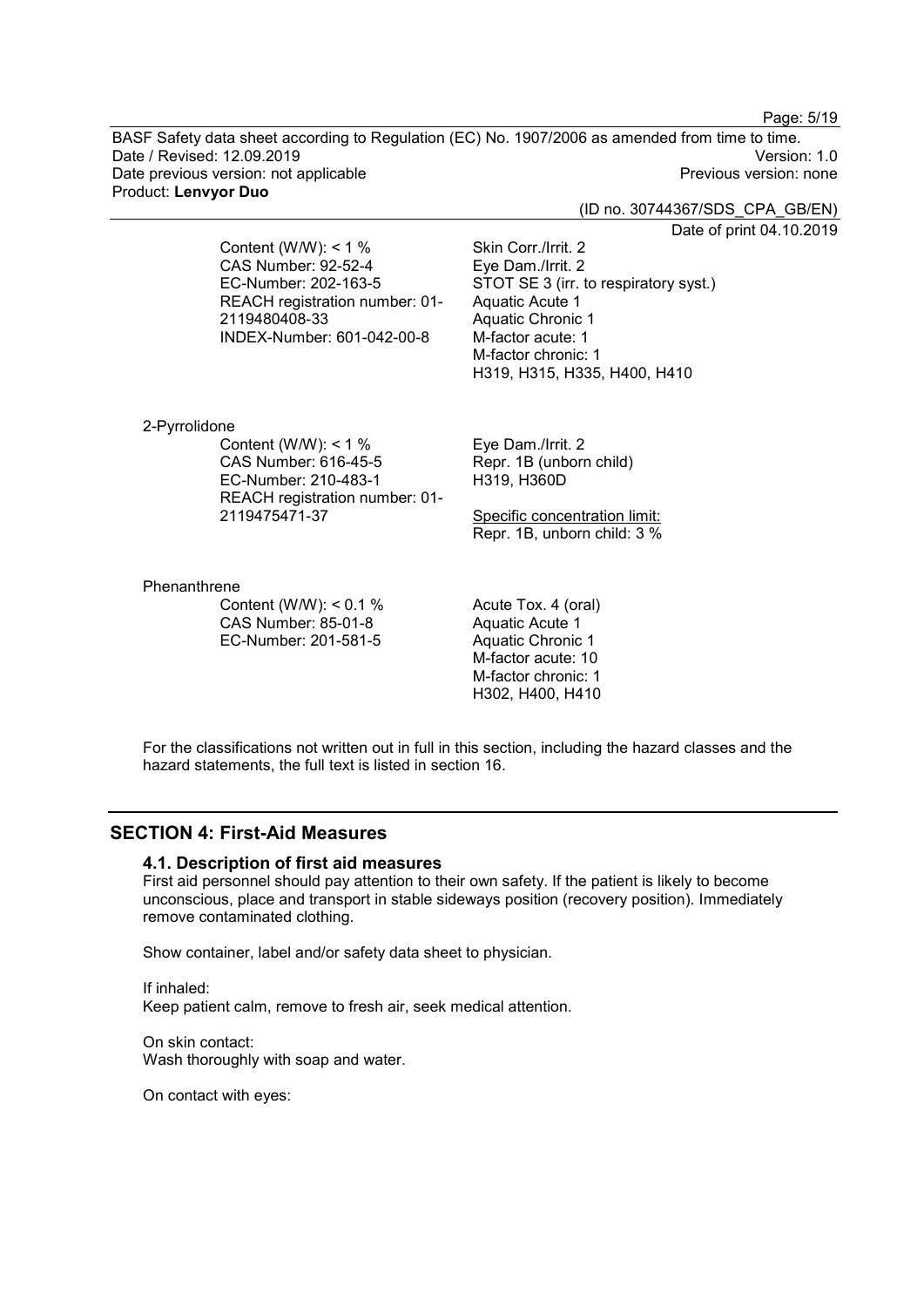Page: 6/19

BASF Safety data sheet according to Regulation (EC) No. 1907/2006 as amended from time to time. Date / Revised: 12.09.2019<br>Date previous version: not applicable  $\qquad$   $\qquad$   $\qquad$   $\qquad$  Previous version: none Date previous version: not applicable Product: **Lenvyor Duo**

(ID no. 30744367/SDS\_CPA\_GB/EN)

Date of print 04.10.2019

Wash affected eyes for at least 15 minutes under running water with eyelids held open, consult an eye specialist.

On ingestion:

Immediately rinse mouth and then drink 200-300 ml of water, seek medical attention.

### **4.2. Most important symptoms and effects, both acute and delayed**

Symptoms: Additional information on symptoms and effects may be included in the GHS labeling phrases available in Section 2 and in the Toxicological assessments available in Section 11., (Further) symptoms and / or effects are not known so far

### **4.3. Indication of any immediate medical attention and special treatment needed**

Treatment: Treat according to symptoms (decontamination, vital functions), no known specific antidote.

### **SECTION 5: Fire-Fighting Measures**

**5.1. Extinguishing media**

Suitable extinguishing media: water spray, dry powder, foam, carbon dioxide

### **5.2. Special hazards arising from the substance or mixture**

carbon monoxide, Carbon dioxide, nitrogen oxides, halogenated compounds The substances/groups of substances mentioned can be released in case of fire.

### **5.3. Advice for fire-fighters**

Special protective equipment: Wear self-contained breathing apparatus and chemical-protective clothing.

Further information:

Keep containers cool by spraying with water if exposed to fire. In case of fire and/or explosion do not breathe fumes. Collect contaminated extinguishing water separately, do not allow to reach sewage or effluent systems. Dispose of fire debris and contaminated extinguishing water in accordance with official regulations.

### **SECTION 6: Accidental Release Measures**

### **6.1. Personal precautions, protective equipment and emergency procedures**

Do not breathe vapour/spray. Use personal protective clothing. Avoid contact with the skin, eyes and clothing.

### **6.2. Environmental precautions**

Do not discharge into the subsoil/soil. Do not discharge into drains/surface waters/groundwater.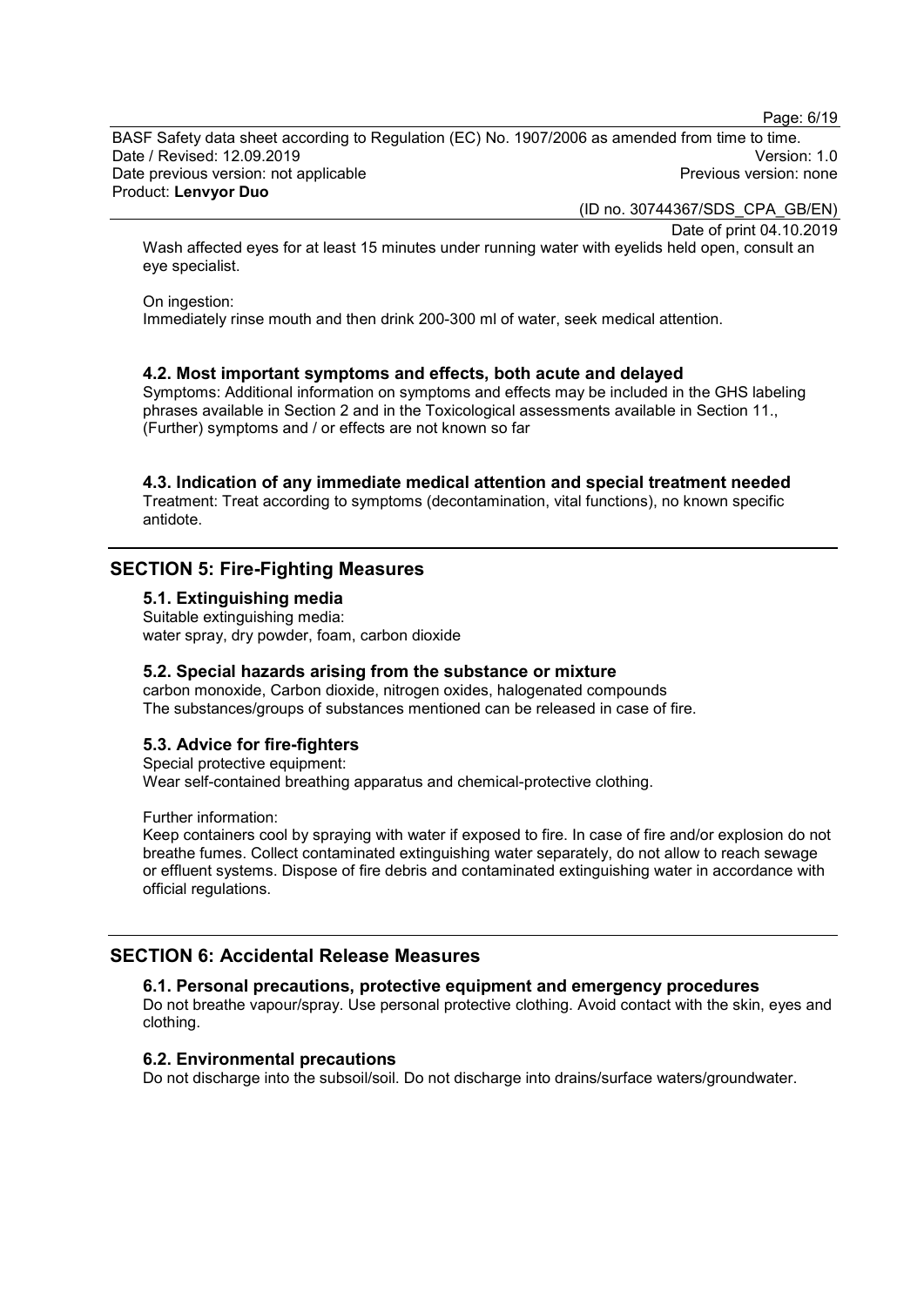Page: 7/19

BASF Safety data sheet according to Regulation (EC) No. 1907/2006 as amended from time to time. Date / Revised: 12.09.2019<br>Date previous version: not applicable  $\qquad$   $\qquad$   $\qquad$  Previous version: none Date previous version: not applicable Product: **Lenvyor Duo**

(ID no. 30744367/SDS\_CPA\_GB/EN)

Date of print 04.10.2019

Do not allow contamination of public drains or surface or ground waters. Inform local water plc if spillage enters drains and the Environment Agency (England & Wales), the Scottish Environmental Protection Agency (Scotland), or the Environment and Heritage Service (Northern Ireland) if it enters surface or ground waters. Keep people and animals away.

### **6.3. Methods and material for containment and cleaning up**

For small amounts: Pick up with suitable absorbent material (e.g. sand, sawdust, general-purpose binder, kieselguhr).

For large amounts: Dike spillage. Pump off product.

Dispose of absorbed material in accordance with regulations. Collect waste in suitable containers, which can be labeled and sealed. Clean contaminated floors and objects thoroughly with water and detergents, observing environmental regulations. Wear suitable protective equipment.

### **6.4. Reference to other sections**

Information regarding exposure controls/personal protection and disposal considerations can be found in section 8 and 13.

# **SECTION 7: Handling and Storage**

### **7.1. Precautions for safe handling**

No special measures necessary if stored and handled correctly. Ensure thorough ventilation of stores and work areas. When using do not eat, drink or smoke. Hands and/or face should be washed before breaks and at the end of the shift.

#### Protection against fire and explosion:

Vapours may form ignitable mixture with air. Prevent electrostatic charge - sources of ignition should be kept well clear - fire extinguishers should be kept handy.

### **7.2. Conditions for safe storage, including any incompatibilities**

Segregate from foods and animal feeds. Further information on storage conditions: Keep away from heat. Protect from direct sunlight.

### **7.3. Specific end use(s)**

For the relevant identified use(s) listed in Section 1 the advice mentioned in this section 7 is to be observed.

### **SECTION 8: Exposure Controls/Personal Protection**

### **8.1. Control parameters**

#### Components with occupational exposure limits

No occupational exposure limits known.

Refer to the current edition of HSE Guidance Note EH40 Occupational Exposure Limits (United Kingdom). For normal use and handling refer to the product label/leaflet.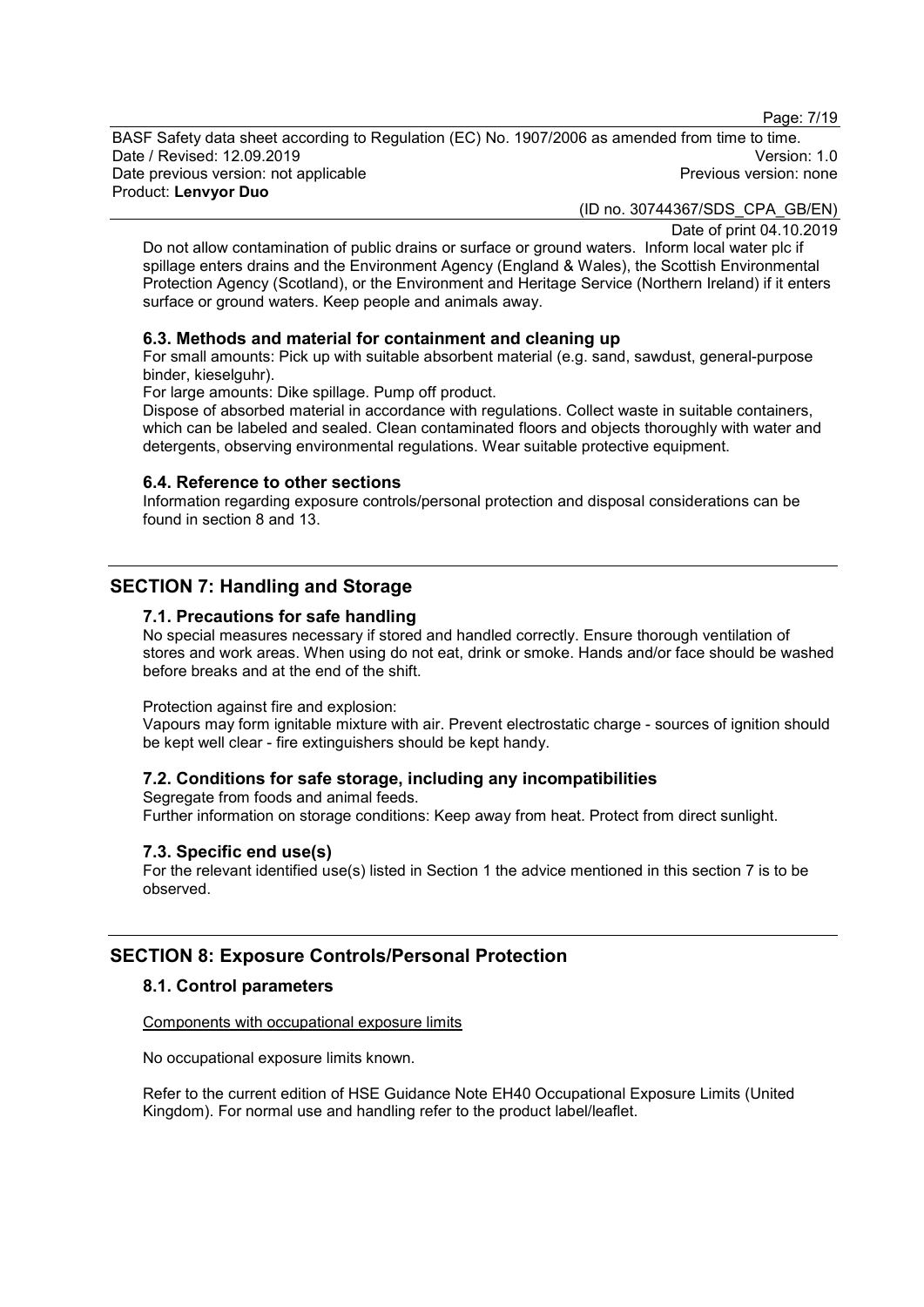Page: 8/19

BASF Safety data sheet according to Regulation (EC) No. 1907/2006 as amended from time to time. Date / Revised: 12.09.2019<br>Date previous version: not applicable  $\qquad$   $\qquad$   $\qquad$   $\qquad$  Previous version: none Date previous version: not applicable Product: **Lenvyor Duo**

> (ID no. 30744367/SDS\_CPA\_GB/EN) Date of print 04.10.2019

### **8.2. Exposure controls**

Personal protective equipment

Respiratory protection:

Suitable respiratory protection for lower concentrations or short-term effect: Combination filter for gases/vapours of organic, inorganic, acid inorganic and alkaline compounds (e.g. EN 14387 Type ABEK).

#### Hand protection:

Suitable chemical resistant safety gloves (EN 374) also with prolonged, direct contact (Recommended: Protective index 6, corresponding > 480 minutes of permeation time according to EN 374): E.g. nitrile rubber (0.4 mm), chloroprene rubber (0.5 mm), butyl rubber (0.7 mm) etc.

#### Eye protection:

Safety glasses with side-shields (frame goggles) (e.g. EN 166)

#### Body protection:

Body protection must be chosen depending on activity and possible exposure, e.g. apron, protecting boots, chemical-protection suit (according to EN 14605 in case of splashes or EN ISO 13982 in case of dust).

#### General safety and hygiene measures

The statements on personal protective equipment in the instructions for use apply when handling crop-protection agents in final-consumer packing. Wearing of closed work clothing is recommended. Store work clothing separately. Keep away from food, drink and animal feeding stuffs.

### **SECTION 9: Physical and Chemical Properties**

### **9.1. Information on basic physical and chemical properties**

| Form:             | liquid                              |                            |
|-------------------|-------------------------------------|----------------------------|
| Colour:           | yellow, clear                       |                            |
| Odour:            | fish-like                           |                            |
| Odour threshold:  |                                     |                            |
|                   | Not determined since harmful by     |                            |
|                   | inhalation.                         |                            |
| pH value:         | approx. 5.5 - 7.5                   |                            |
|                   | (20 °C)                             |                            |
| Freezing point:   | approx. -7 °C                       |                            |
|                   | Information applies to the solvent. |                            |
| Boiling point:    | approx. 291 °C                      |                            |
|                   | Information applies to the solvent. |                            |
| Flash point:      | 128 $^{\circ}$ C                    | (Directive 92/69/EEC, A.9) |
| Evaporation rate: |                                     |                            |
|                   | not applicable                      |                            |
| Flammability:     | not applicable                      |                            |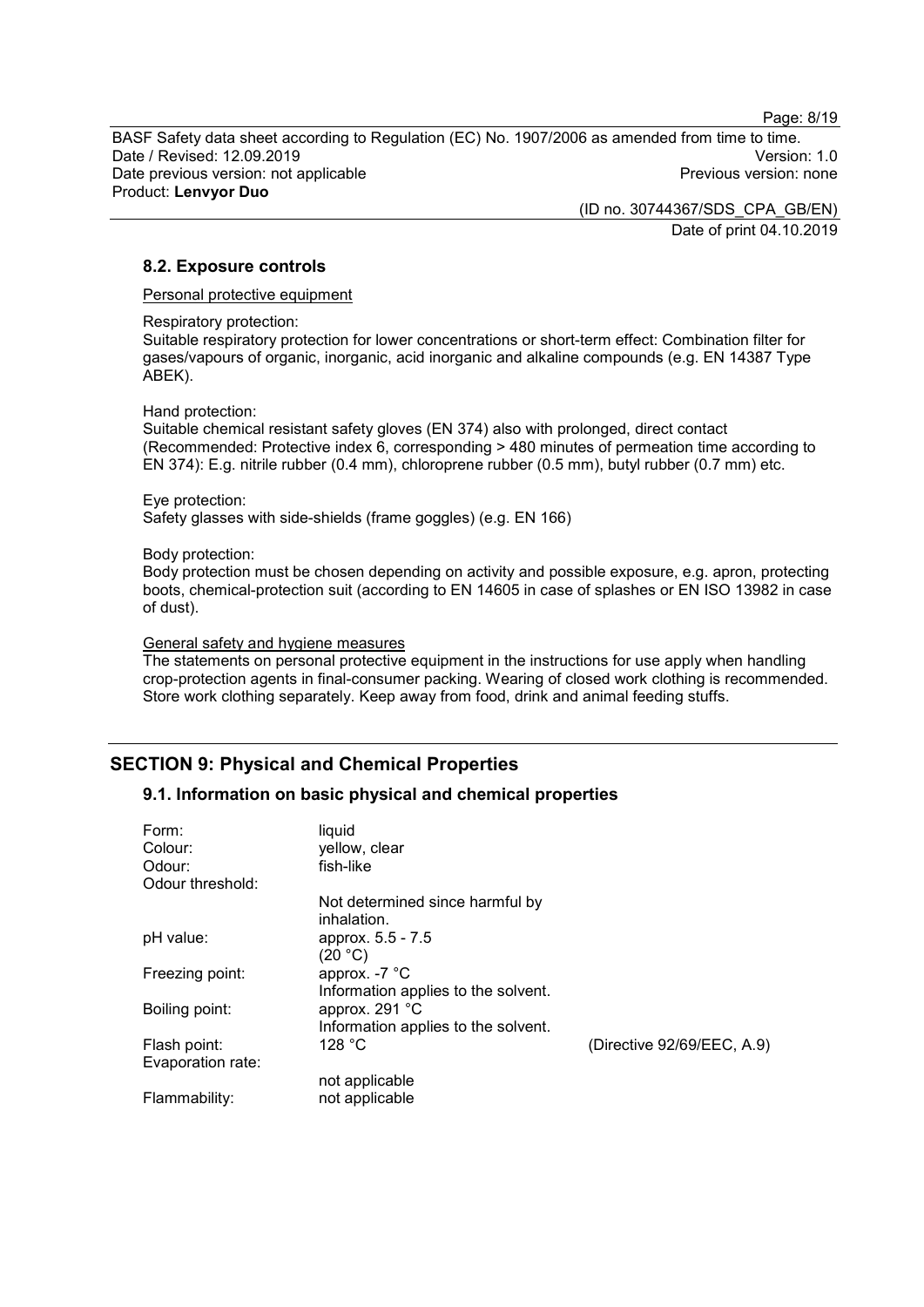BASF Safety data sheet according to Regulation (EC) No. 1907/2006 as amended from time to time. Date / Revised: 12.09.2019<br>
Date previous version: not applicable<br>
Date previous version: not applicable<br>
Date previous version: none Date previous version: not applicable Product: **Lenvyor Duo**

(ID no. 30744367/SDS\_CPA\_GB/EN)

Page: 9/19

|                                                     |                                                                                                                                                                                                                       | Date of print 04.10.2019     |
|-----------------------------------------------------|-----------------------------------------------------------------------------------------------------------------------------------------------------------------------------------------------------------------------|------------------------------|
| Lower explosion limit:                              |                                                                                                                                                                                                                       |                              |
|                                                     | As a result of our experience with this<br>product and our knowledge of its<br>composition we do not expect any<br>hazard as long as the product is used<br>appropriately and in accordance with<br>the intended use. |                              |
| Upper explosion limit:                              |                                                                                                                                                                                                                       |                              |
|                                                     | As a result of our experience with this<br>product and our knowledge of its<br>composition we do not expect any<br>hazard as long as the product is used<br>appropriately and in accordance with<br>the intended use. |                              |
| Ignition temperature:                               | approx. 375 °C                                                                                                                                                                                                        | (Directive 92/69/EEC, A.15)  |
| Vapour pressure:                                    | approx. 0.0011 hPa                                                                                                                                                                                                    |                              |
|                                                     | (20 °C)                                                                                                                                                                                                               |                              |
| Density:                                            | Information applies to the solvent.<br>approx. 0.99 g/cm3<br>(20 °C)                                                                                                                                                  |                              |
| Relative vapour density (air):                      |                                                                                                                                                                                                                       |                              |
|                                                     | not applicable                                                                                                                                                                                                        |                              |
| Solubility in water:                                | soluble                                                                                                                                                                                                               |                              |
| Partitioning coefficient n-octanol/water (log Kow): |                                                                                                                                                                                                                       |                              |
|                                                     | not applicable                                                                                                                                                                                                        |                              |
| Thermal decomposition:                              | No decomposition if stored and handled as prescribed/indicated.                                                                                                                                                       |                              |
| Viscosity, dynamic:                                 | approx. 82 mPa.s                                                                                                                                                                                                      |                              |
|                                                     | (20 °C, 100 1/s)                                                                                                                                                                                                      |                              |
| Viscosity, kinematic:                               | approx. 35 mm2/s                                                                                                                                                                                                      |                              |
|                                                     | (40 °C)                                                                                                                                                                                                               |                              |
| Explosion hazard:                                   | not explosive                                                                                                                                                                                                         | (Directive 92/69/EEC, A.14)  |
| Fire promoting properties:                          | not fire-propagating                                                                                                                                                                                                  | (Directive 2004/73/EC, A.21) |

### **9.2. Other information**

### Other Information:

If necessary, information on other physical and chemical parameters is indicated in this section. The product has not been tested. The statement has been derived from substances/products of a similar structure or composition.

# **SECTION 10: Stability and Reactivity**

### **10.1. Reactivity**

No hazardous reactions if stored and handled as prescribed/indicated.

### **10.2. Chemical stability**

The product is stable if stored and handled as prescribed/indicated.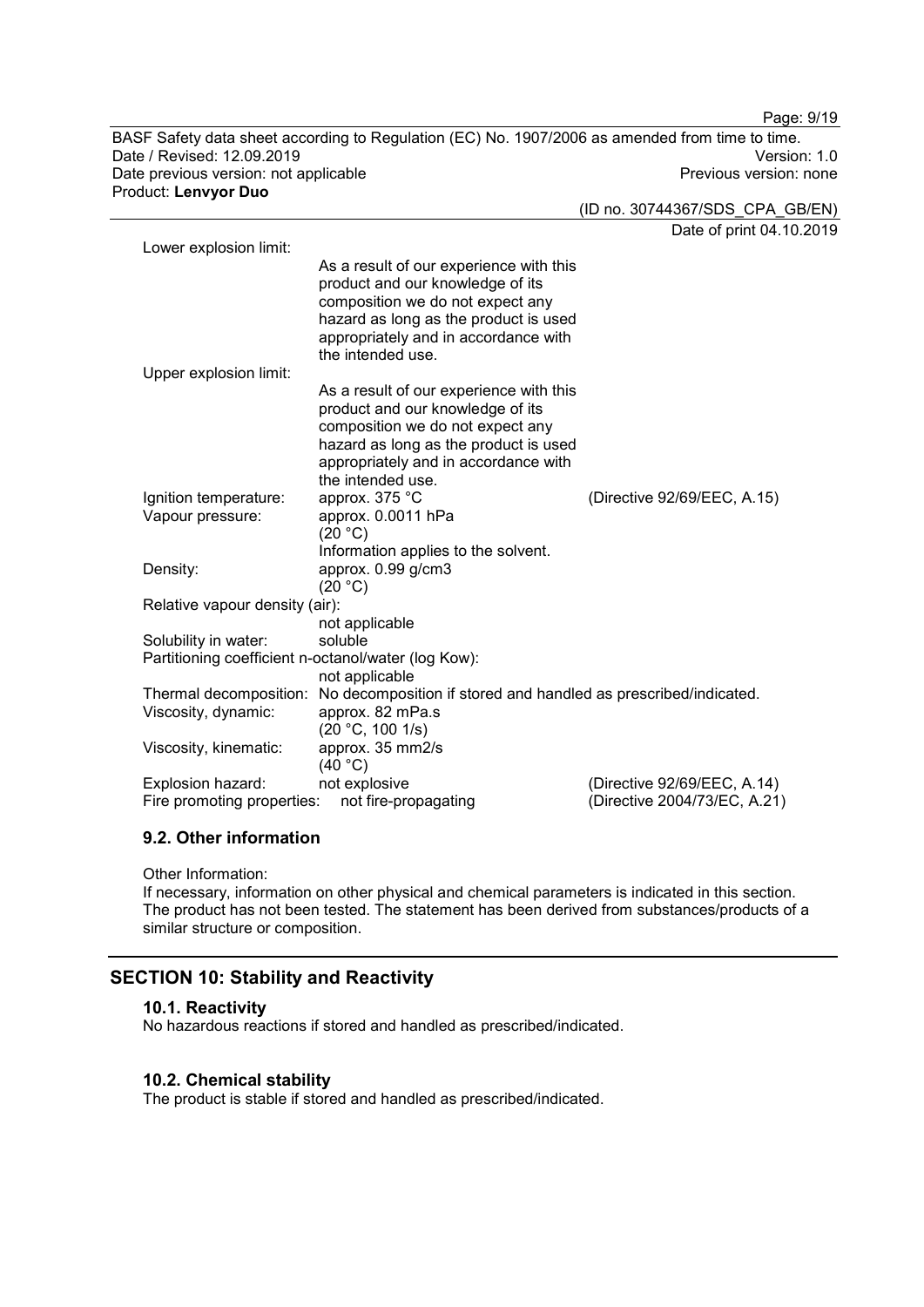Page: 10/19

BASF Safety data sheet according to Regulation (EC) No. 1907/2006 as amended from time to time. Date / Revised: 12.09.2019<br>Date previous version: not applicable  $\qquad$   $\qquad$   $\qquad$   $\qquad$  Previous version: none Date previous version: not applicable Product: **Lenvyor Duo**

(ID no. 30744367/SDS\_CPA\_GB/EN)

Date of print 04.10.2019

# **10.3. Possibility of hazardous reactions**

No hazardous reactions if stored and handled as prescribed/indicated.

### **10.4. Conditions to avoid**

See MSDS section 7 - Handling and storage.

### **10.5. Incompatible materials**

Substances to avoid: strong acids, strong bases, strong oxidizing agents

### **10.6. Hazardous decomposition products**

Hazardous decomposition products: No hazardous decomposition products if stored and handled as prescribed/indicated.

# **SECTION 11: Toxicological Information**

### **11.1. Information on toxicological effects**

#### Acute toxicity

Assessment of acute toxicity:

Virtually nontoxic after a single ingestion. Virtually nontoxic after a single skin contact. Of moderate toxicity after short-term inhalation. The product has not been tested. The statement has been derived from substances/products of a similar structure or composition.

Experimental/calculated data: LD50 rat (oral): > 2,000 mg/kg (OECD Guideline 423) No mortality was observed.

LC50 rat (by inhalation):  $> 2.4 - 5.4$  mg/l 4 h (OECD Guideline 403) An aerosol was tested.

LD50 rat (dermal): > 5,000 mg/kg (OECD Guideline 402) No mortality was observed.

#### **Irritation**

Assessment of irritating effects:

Skin contact causes irritation. May cause slight irritation to the eyes. The product has not been tested. The statement has been derived from substances/products of a similar structure or composition.

Experimental/calculated data: Skin corrosion/irritation rabbit: Irritant. (OECD Guideline 404)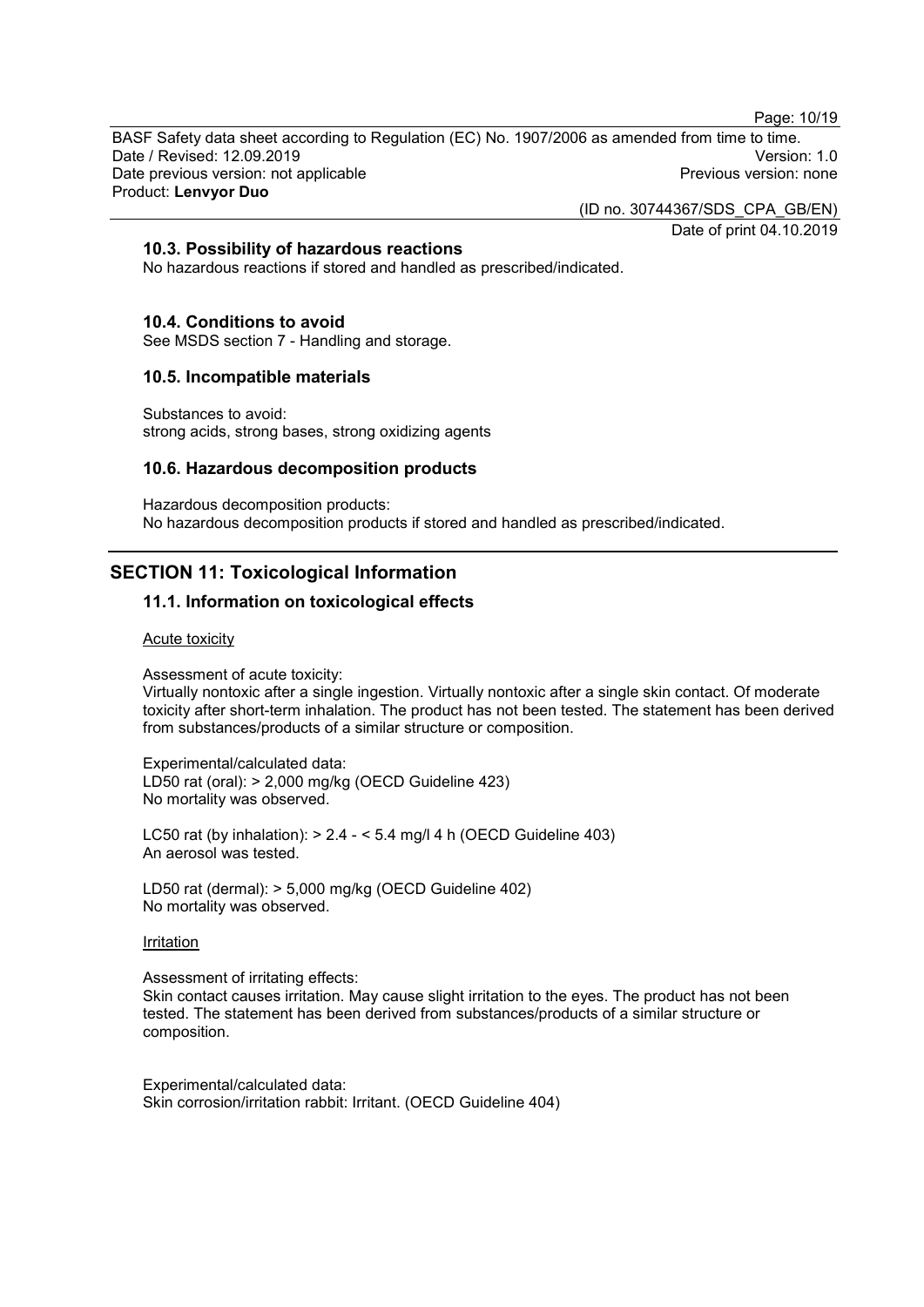Page: 11/19

BASF Safety data sheet according to Regulation (EC) No. 1907/2006 as amended from time to time. Date / Revised: 12.09.2019<br>Date previous version: not applicable and the set of the set of the set of the Previous version: none Date previous version: not applicable Product: **Lenvyor Duo**

(ID no. 30744367/SDS\_CPA\_GB/EN)

Date of print 04.10.2019

Serious eye damage/irritation rabbit: Irritant. (OECD Guidelines 437/492 (BCOP/EpiOcular))

#### Respiratory/Skin sensitization

#### Assessment of sensitization:

Sensitization after skin contact possible. The product has not been tested. The statement has been derived from the properties of the individual components.

*Information on: 1H-1,2,4-Triazole-1-ethanol, α-[4-(4-chlorophenoxy)-2-(trifluoromethyl)phenyl]-αmethyl-Experimental/calculated data: Guinea pig maximization test guinea pig: skin sensitizing (OECD Guideline 406)*

----------------------------------

### Germ cell mutagenicity

Assessment of mutagenicity:

The product has not been tested. The statement has been derived from the properties of the individual components. Mutagenicity tests revealed no genotoxic potential.

#### **Carcinogenicity**

Assessment of carcinogenicity:

The product has not been tested. The statement has been derived from the properties of the individual components. The results of various animal studies gave no indication of a carcinogenic effect.

#### Reproductive toxicity

Assessment of reproduction toxicity:

The product has not been tested. The statement has been derived from the properties of the individual components. The results of animal studies gave no indication of a fertility impairing effect.

#### Developmental toxicity

Assessment of teratogenicity: The product has not been tested. The statement has been derived from the properties of the individual components.

#### *Information on: N,N-Dimethyldecan-1-amide*

*Assessment of teratogenicity:*

*The substance did not cause malformations in animal studies; however, toxicity to development was observed at high doses that were toxic to the parental animals. The product has not been tested. The statement has been derived from substances/products of a similar structure or composition.*

### *Information on: 2-Pyrrolidone*

*Assessment of teratogenicity:*

*Causes developmental effects in animals at high, maternally toxic doses. After the uptake of small doses toxicity to development will not be expected in humans.*

----------------------------------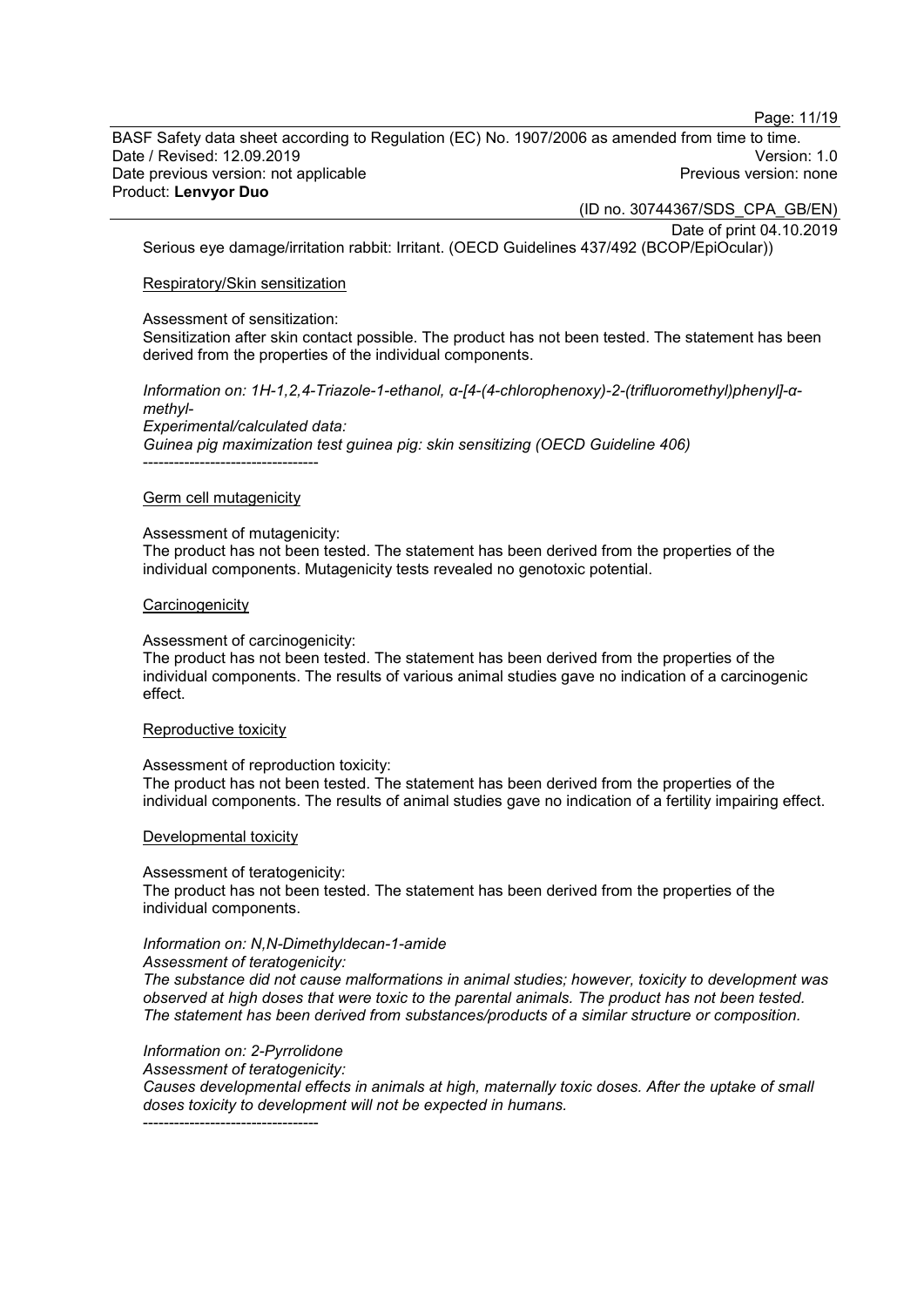BASF Safety data sheet according to Regulation (EC) No. 1907/2006 as amended from time to time. Date / Revised: 12.09.2019<br>Date previous version: not applicable  $\qquad$   $\qquad$   $\qquad$  Previous version: none Date previous version: not applicable Product: **Lenvyor Duo**

> (ID no. 30744367/SDS\_CPA\_GB/EN) Date of print 04.10.2019

Page: 12/19

Specific target organ toxicity (single exposure)

Assessment of STOT single: Causes temporary irritation of the respiratory tract.

Remarks: The product has not been tested. The statement has been derived from the properties of the individual components.

Repeated dose toxicity and Specific target organ toxicity (repeated exposure)

Assessment of repeated dose toxicity: The product has not been tested. The statement has been derived from the properties of the individual components.

*Information on: 1H-1,2,4-Triazole-1-ethanol, α-[4-(4-chlorophenoxy)-2-(trifluoromethyl)phenyl]-αmethyl-*

*Assessment of repeated dose toxicity: Repeated oral exposure to large quantities may affect certain organs. Liver*

*Information on: N,N-Dimethyldecan-1-amide Assessment of repeated dose toxicity: The product has not been tested. The statement has been derived from substances/products of a similar structure or composition. After repeated exposure the prominent effect is local irritation.*

*Information on: biphenyl Assessment of repeated dose toxicity: The substance may cause damage to the kidney after repeated ingestion of high doses, as shown in animal studies.*

*Information on: 2-Pyrrolidone Assessment of repeated dose toxicity: The substance may cause damage to the kidney after repeated ingestion of high doses, as shown in animal studies.* ----------------------------------

Aspiration hazard

The product has not been tested. The statement has been derived from the properties of the individual components. No aspiration hazard expected.

Other relevant toxicity information

Misuse can be harmful to health.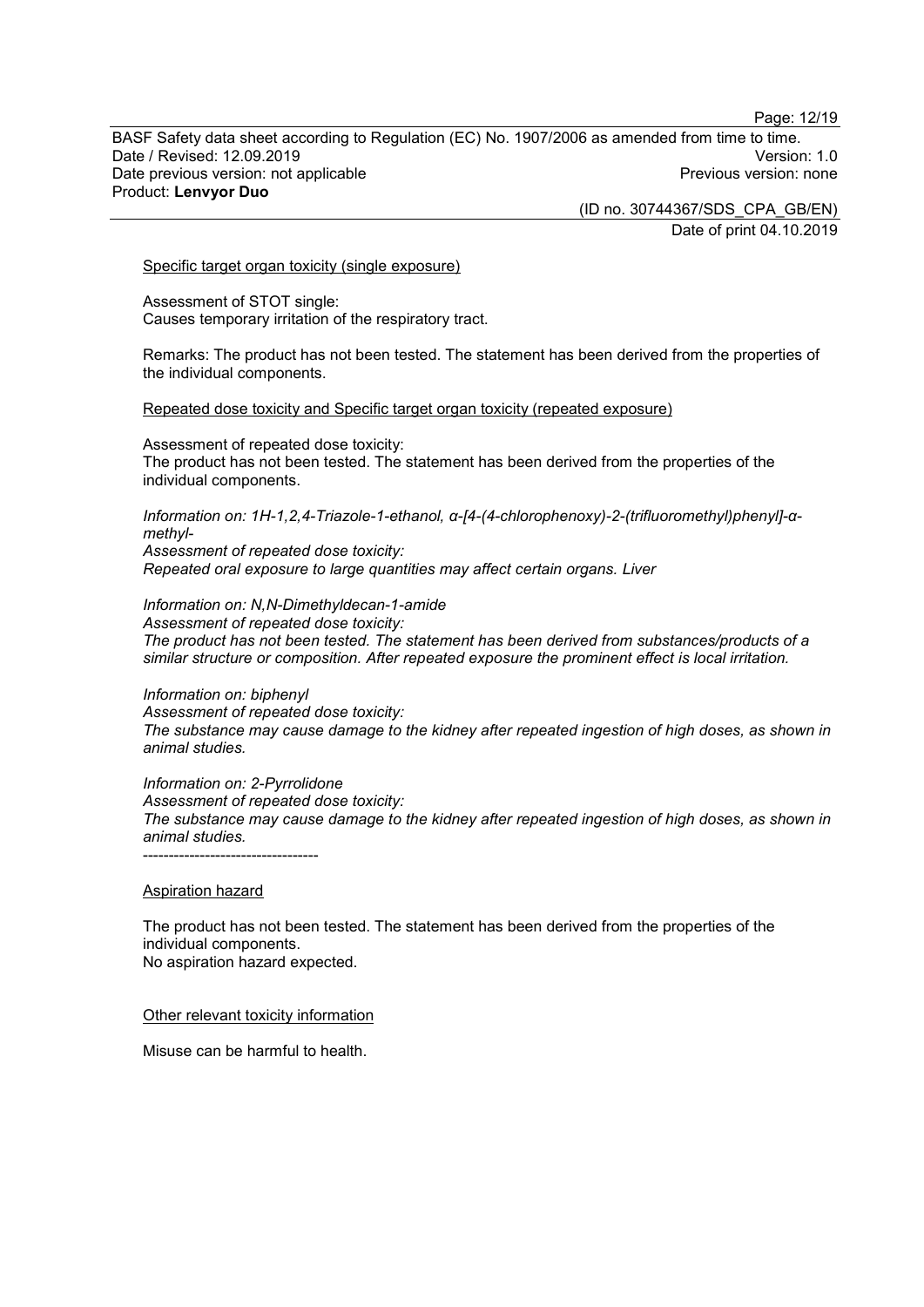Page: 13/19

BASF Safety data sheet according to Regulation (EC) No. 1907/2006 as amended from time to time. Date / Revised: 12.09.2019<br>Date previous version: not applicable  $\qquad$   $\qquad$   $\qquad$   $\qquad$  Previous version: none Date previous version: not applicable Product: **Lenvyor Duo**

> (ID no. 30744367/SDS\_CPA\_GB/EN) Date of print 04.10.2019

# **SECTION 12: Ecological Information**

### **12.1. Toxicity**

Assessment of aquatic toxicity: Very toxic to aquatic life. Toxic to aquatic life with long lasting effects. The product has not been tested. The statement has been derived from substances/products of a similar structure or composition.

Toxicity to fish: LC50 (96 h) 0.52 mg/l, Oncorhynchus mykiss (static)

Aquatic invertebrates: EC50 (48 h) 1.8 mg/l, Daphnia magna

Aquatic plants: EC50 (72 h) 8.45 mg/l (growth rate), Pseudokirchneriella subcapitata

*Information on: 1H-1,2,4-Triazole-1-ethanol, α-[4-(4-chlorophenoxy)-2-(trifluoromethyl)phenyl]-αmethyl-Chronic toxicity to fish: (36 d) 0.027 mg/l, Brachydanio rerio* ----------------------------------

*Information on: 1H-1,2,4-Triazole-1-ethanol, α-[4-(4-chlorophenoxy)-2-(trifluoromethyl)phenyl]-αmethyl-; Revysol Fungicide Chronic toxicity to aquatic invertebrates: No observed effect concentration (21 d) 0.01 mg/l, Daphnia magna*

*EC10 (21 d) 0.0175 mg/l, Daphnia magna*

----------------------------------

### **12.2. Persistence and degradability**

Assessment biodegradation and elimination (H2O): The product has not been tested. The statement has been derived from the properties of the individual components.

*Information on: 1H-1,2,4-Triazole-1-ethanol, α-[4-(4-chlorophenoxy)-2-(trifluoromethyl)phenyl]-αmethyl-Assessment biodegradation and elimination (H2O):*

*Not readily biodegradable (by OECD criteria).* ----------------------------------

### **12.3. Bioaccumulative potential**

Assessment bioaccumulation potential: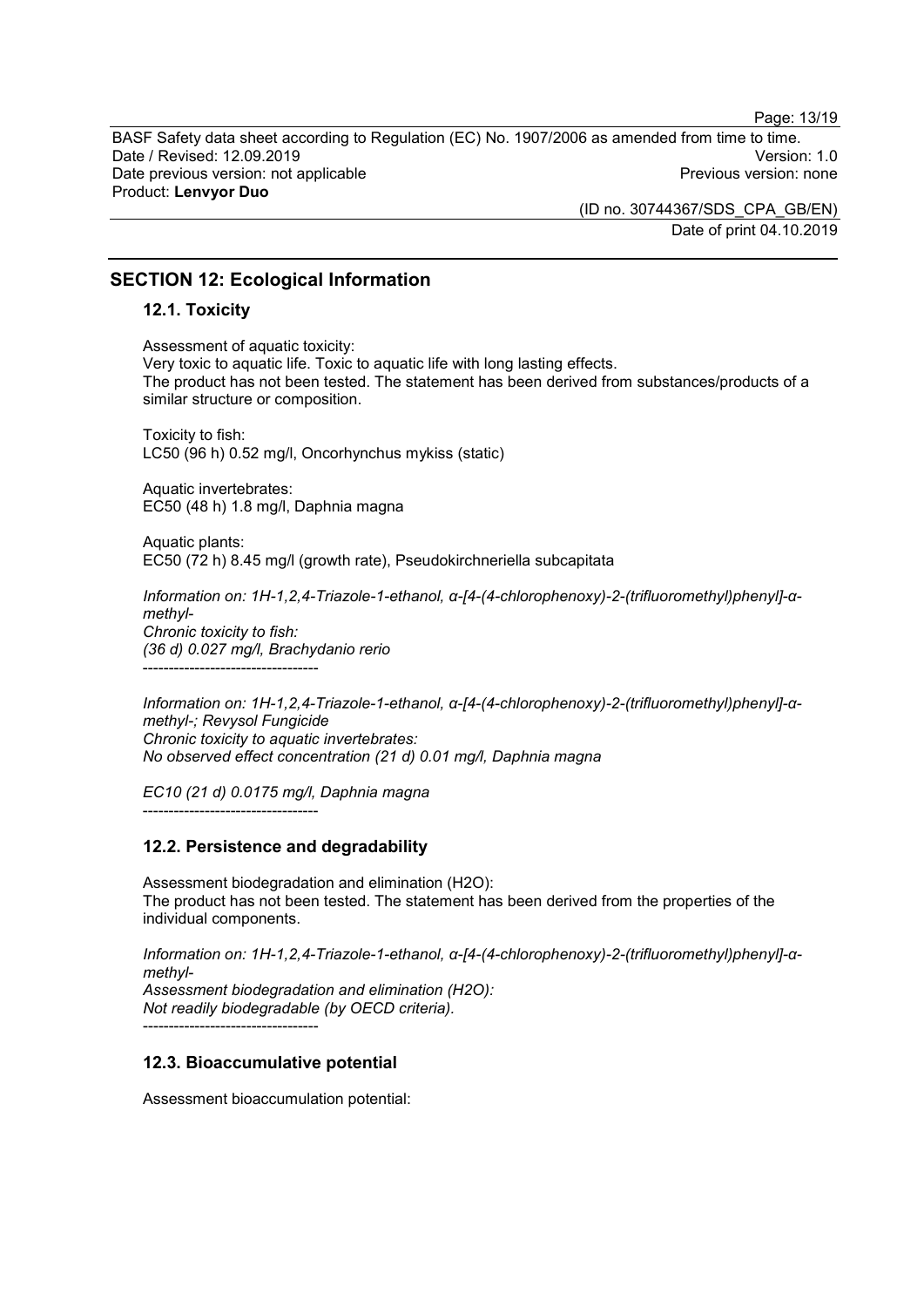Page: 14/19

BASF Safety data sheet according to Regulation (EC) No. 1907/2006 as amended from time to time. Date / Revised: 12.09.2019<br>Date previous version: not applicable and the set of the set of the set of the Previous version: none Date previous version: not applicable Product: **Lenvyor Duo**

(ID no. 30744367/SDS\_CPA\_GB/EN)

Date of print 04.10.2019

The product has not been tested. The statement has been derived from the properties of the individual components.

*Information on: 1H-1,2,4-Triazole-1-ethanol, α-[4-(4-chlorophenoxy)-2-(trifluoromethyl)phenyl]-αmethyl-Bioaccumulation potential: Bioconcentration factor: 385 Does not accumulate in organisms.* ----------------------------------

### **12.4. Mobility in soil**

Assessment transport between environmental compartments: Adsorption in soil: The product has not been tested. The statement has been derived from the properties of the individual components.

*Information on: 1H-1,2,4-Triazole-1-ethanol, α-[4-(4-chlorophenoxy)-2-(trifluoromethyl)phenyl]-αmethyl-*

*Assessment transport between environmental compartments: Adsorption in soil: Following exposure to soil, adsorption to solid soil particles is probable, therefore contamination of groundwater is not expected.*

----------------------------------

### **12.5. Results of PBT and vPvB assessment**

The product does not contain a substance fulfilling the PBT (persistent/bioaccumulative/toxic) criteria or the vPvB (very persistent/very bioaccumulative) criteria.

### **12.6. Other adverse effects**

The product does not contain substances that are listed in Regulation (EC) 1005/2009 on substances that deplete the ozone layer.

### **12.7. Additional information**

Other ecotoxicological advice: Do not discharge product into the environment without control.

# **SECTION 13: Disposal Considerations**

### **13.1. Waste treatment methods**

Must be disposed of or incinerated in accordance with local regulations.

The UK Environmental Protection (Duty of Care) Regulations (EP) and amendments should be noted (United Kingdom).

This product and any uncleaned containers must be disposed of as hazardous waste in accordance with the 2005 Hazardous Waste Regulations and amendments (United Kingdom)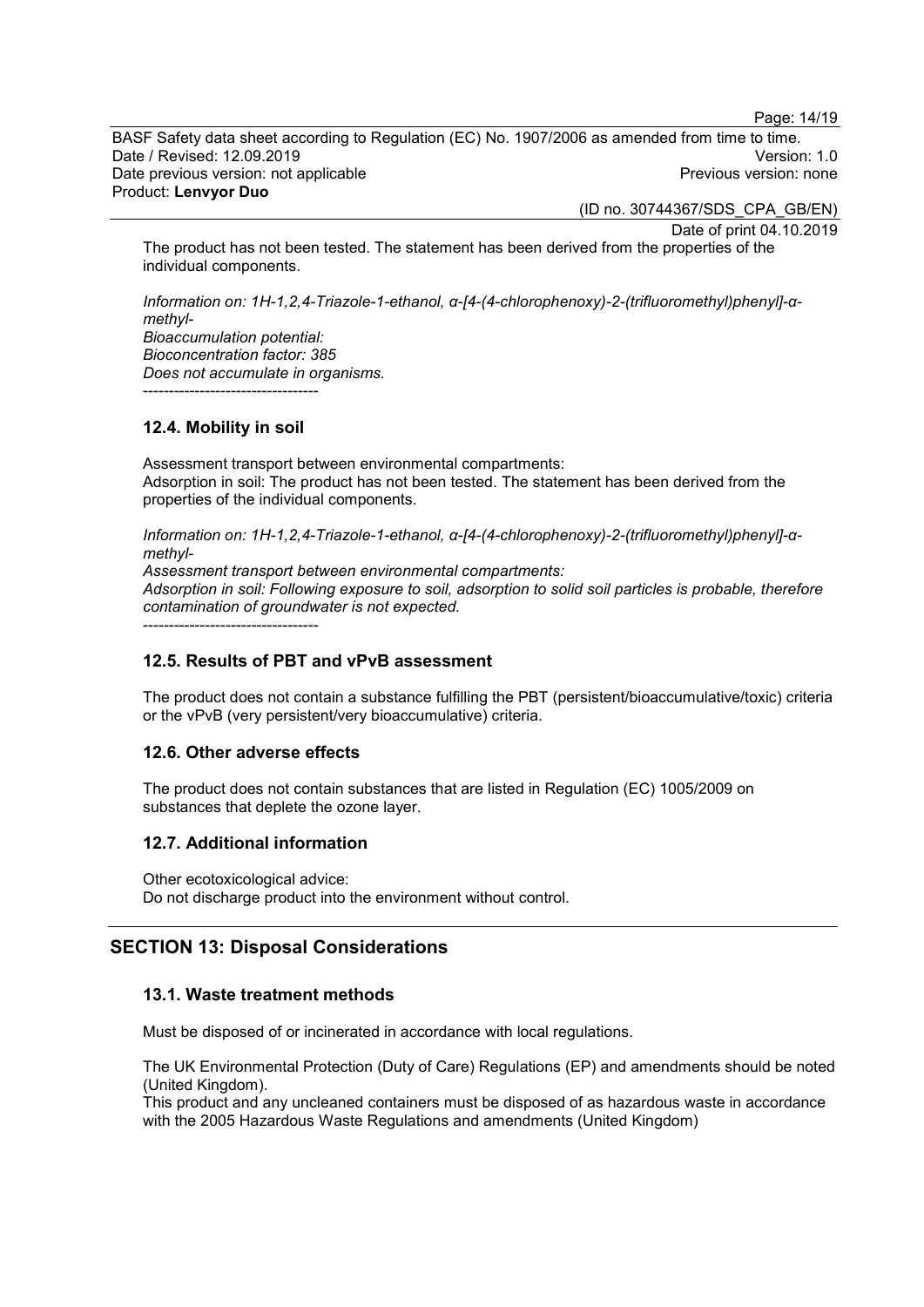Page: 15/19

BASF Safety data sheet according to Regulation (EC) No. 1907/2006 as amended from time to time. Date / Revised: 12.09.2019<br>
Date previous version: not applicable<br>
Date previous version: not applicable<br>
Date previous version: none Date previous version: not applicable Product: **Lenvyor Duo**

> (ID no. 30744367/SDS\_CPA\_GB/EN) Date of print 04.10.2019

Contaminated packaging: Contaminated packaging should be emptied as far as possible and disposed of in the same manner as the substance/product.

# **SECTION 14: Transport Information**

### **Land transport**

### ADR

| UN number                   | UN3082                                       |
|-----------------------------|----------------------------------------------|
| UN proper shipping name:    | ENVIRONMENTALLY HAZARDOUS SUBSTANCE, LIQUID, |
| Transport hazard class(es): | N.O.S. (contains TRIAZOLE DERIVATIVE)        |
| Packing group:              | 9, EHSM                                      |
| Environmental hazards:      | Ш                                            |
| Special precautions for     | yes                                          |
| user:                       | None known                                   |
| <b>RID</b>                  |                                              |
| UN number                   | <b>UN3082</b>                                |
| UN proper shipping name:    | ENVIRONMENTALLY HAZARDOUS SUBSTANCE, LIQUID, |
| Transport hazard class(es): | N.O.S. (contains TRIAZOLE DERIVATIVE)        |
| Packing group:              | 9, EHSM                                      |
| Environmental hazards:      | Ш                                            |
| Special precautions for     | yes                                          |
| user:                       | None known                                   |

#### **Inland waterway transport** ADN

| UN number<br>UN proper shipping name:                                                                               | UN3082<br>ENVIRONMENTALLY HAZARDOUS SUBSTANCE, LIQUID,<br>N.O.S. (contains TRIAZOLE DERIVATIVE) |
|---------------------------------------------------------------------------------------------------------------------|-------------------------------------------------------------------------------------------------|
| Transport hazard class(es): 9, EHSM<br>Packing group:<br>Environmental hazards:<br>Special precautions for<br>user: | Ш<br>ves<br>None known                                                                          |

Transport in inland waterway vessel Not evaluated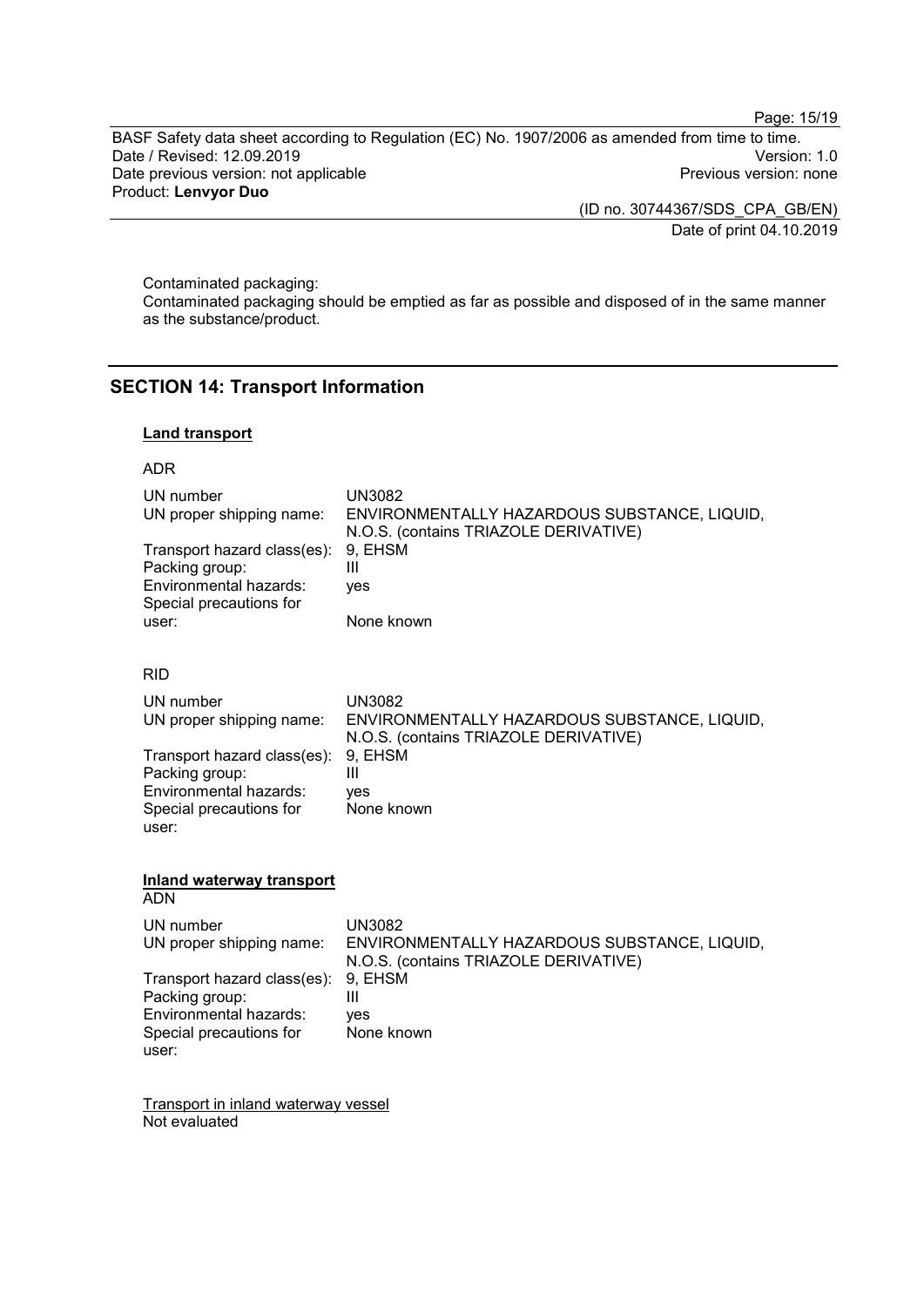Page: 16/19

BASF Safety data sheet according to Regulation (EC) No. 1907/2006 as amended from time to time. Date / Revised: 12.09.2019<br>
Date previous version: not applicable<br>
Date previous version: not applicable<br>
Date previous version: none Date previous version: not applicable Product: **Lenvyor Duo**

> (ID no. 30744367/SDS\_CPA\_GB/EN) Date of print 04.10.2019

### **Sea transport**

### IMDG

| UN number:<br>UN proper shipping name: | <b>UN 3082</b><br>ENVIRONMENTALLY HAZARDOUS SUBSTANCE, LIQUID,<br>N.O.S. (contains TRIAZOLE DERIVATIVE) |
|----------------------------------------|---------------------------------------------------------------------------------------------------------|
| Transport hazard class(es):            | 9. EHSM                                                                                                 |
| Packing group:                         | Ш                                                                                                       |
| Environmental hazards:                 | ves                                                                                                     |
|                                        | Marine pollutant: YES                                                                                   |
| Special precautions for<br>user:       | None known                                                                                              |

### **Air transport**

### IATA/ICAO

| UN number:<br>UN proper shipping name:                | <b>UN 3082</b><br>ENVIRONMENTALLY HAZARDOUS SUBSTANCE, LIQUID,<br>N.O.S. (contains TRIAZOLE DERIVATIVE) |
|-------------------------------------------------------|---------------------------------------------------------------------------------------------------------|
| Transport hazard class(es): 9, EHSM<br>Packing group: | Ш                                                                                                       |
| Environmental hazards:                                | ves                                                                                                     |
| Special precautions for<br>user:                      | None known                                                                                              |

### **14.1. UN number**

See corresponding entries for "UN number" for the respective regulations in the tables above.

### **14.2. UN proper shipping name**

See corresponding entries for "UN proper shipping name" for the respective regulations in the tables above.

### **14.3. Transport hazard class(es)**

See corresponding entries for "Transport hazard class(es)" for the respective regulations in the tables above.

### **14.4. Packing group**

See corresponding entries for "Packing group" for the respective regulations in the tables above.

### **14.5. Environmental hazards**

See corresponding entries for "Environmental hazards" for the respective regulations in the tables above.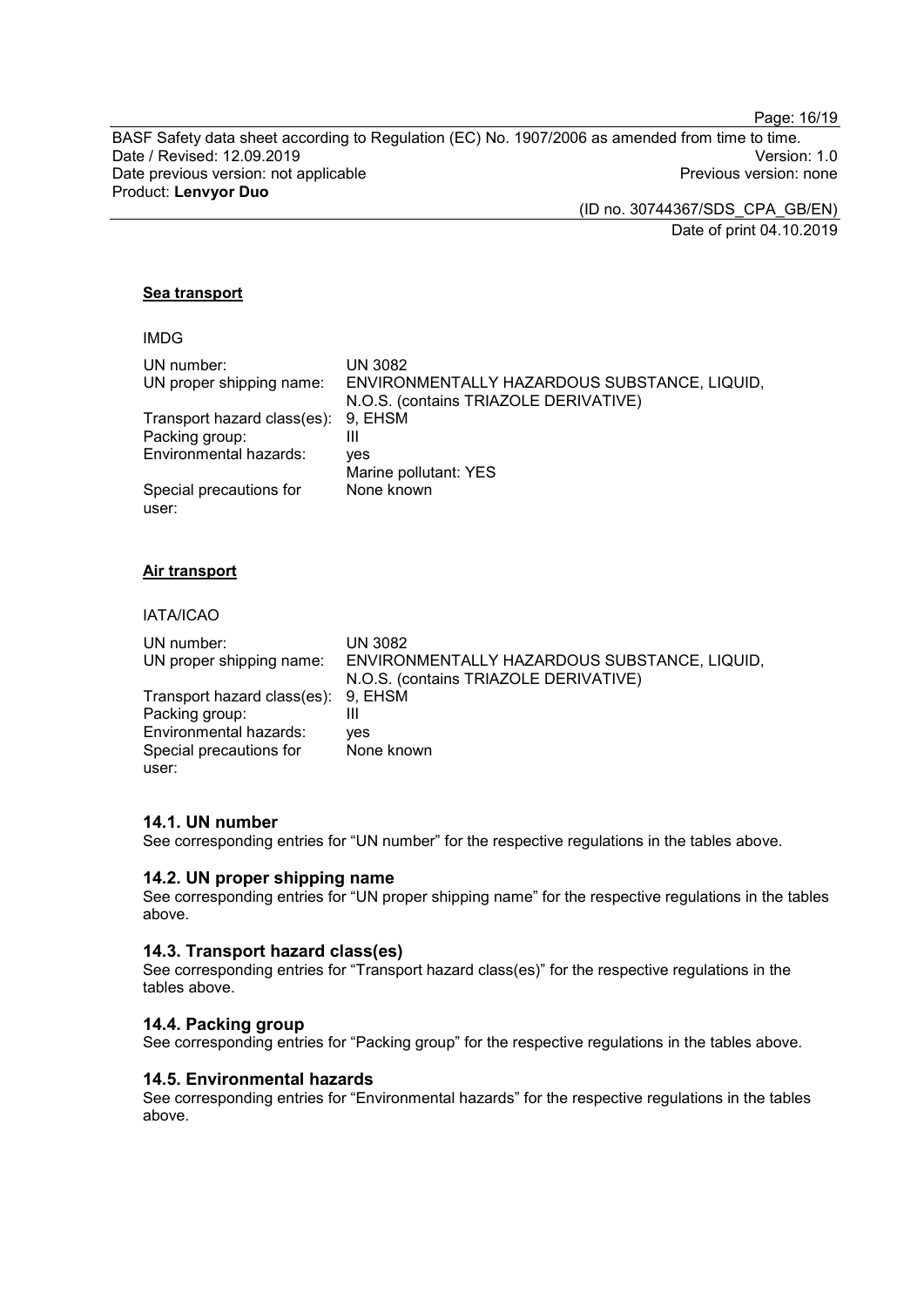Page: 17/19

BASF Safety data sheet according to Regulation (EC) No. 1907/2006 as amended from time to time. Date / Revised: 12.09.2019<br>Date previous version: not applicable  $\qquad$  and  $\qquad$   $\qquad$  Previous version: none Date previous version: not applicable Product: **Lenvyor Duo**

> (ID no. 30744367/SDS\_CPA\_GB/EN) Date of print 04.10.2019

### **14.6. Special precautions for user**

See corresponding entries for "Special precautions for user" for the respective regulations in the tables above.

### **14.7. Transport in bulk according to Annex II of MARPOL and the IBC Code**

| Regulation:         | Not evaluated |
|---------------------|---------------|
| Shipment approved:  | Not evaluated |
| Pollution name:     | Not evaluated |
| Pollution category: | Not evaluated |
| Ship Type:          | Not evaluated |
|                     |               |

### **Further information**

This product is subject to the most recent edition of "The Carriage of Dangerous Goods and Use of Transportable Pressure Equipment Regulations" and their amendments (United Kingdom).

# **SECTION 15: Regulatory Information**

### **15.1. Safety, health and environmental regulations/legislation specific for the substance or mixture**

### Prohibitions, Restrictions and Authorizations

Annex XVII of Regulation (EC) No 1907/2006: Number on List: 3 Restrictions of Regulation (EC) No 1907/2006, Annex XVII, do not apply for the intended use(s) of the product given in this MSDS.

This product is classified under the European CLP Regulation. (United Kingdom) The data should be considered when making any assessment under the Control of Substances Hazardous to Health Regulations (COSHH), and related guidance, for example, 'COSHH Essentials' (United Kingdom).

This product may be subject to the Control of Major Accident Hazards Regulations (COMAH), and amendments if specific threshold tonnages are exceeded (United Kingdom).

### **15.2. Chemical Safety Assessment**

Advice on product handling can be found in sections 7 and 8 of this safety data sheet.

# **SECTION 16: Other Information**

For proper and safe use of this product, please refer to the approval conditions laid down on the product label.

Full text of the classifications, including the hazard classes and the hazard statements, if mentioned in section 2 or 3:<br>Skin Corr./Irrit. Skin corrosion/irritation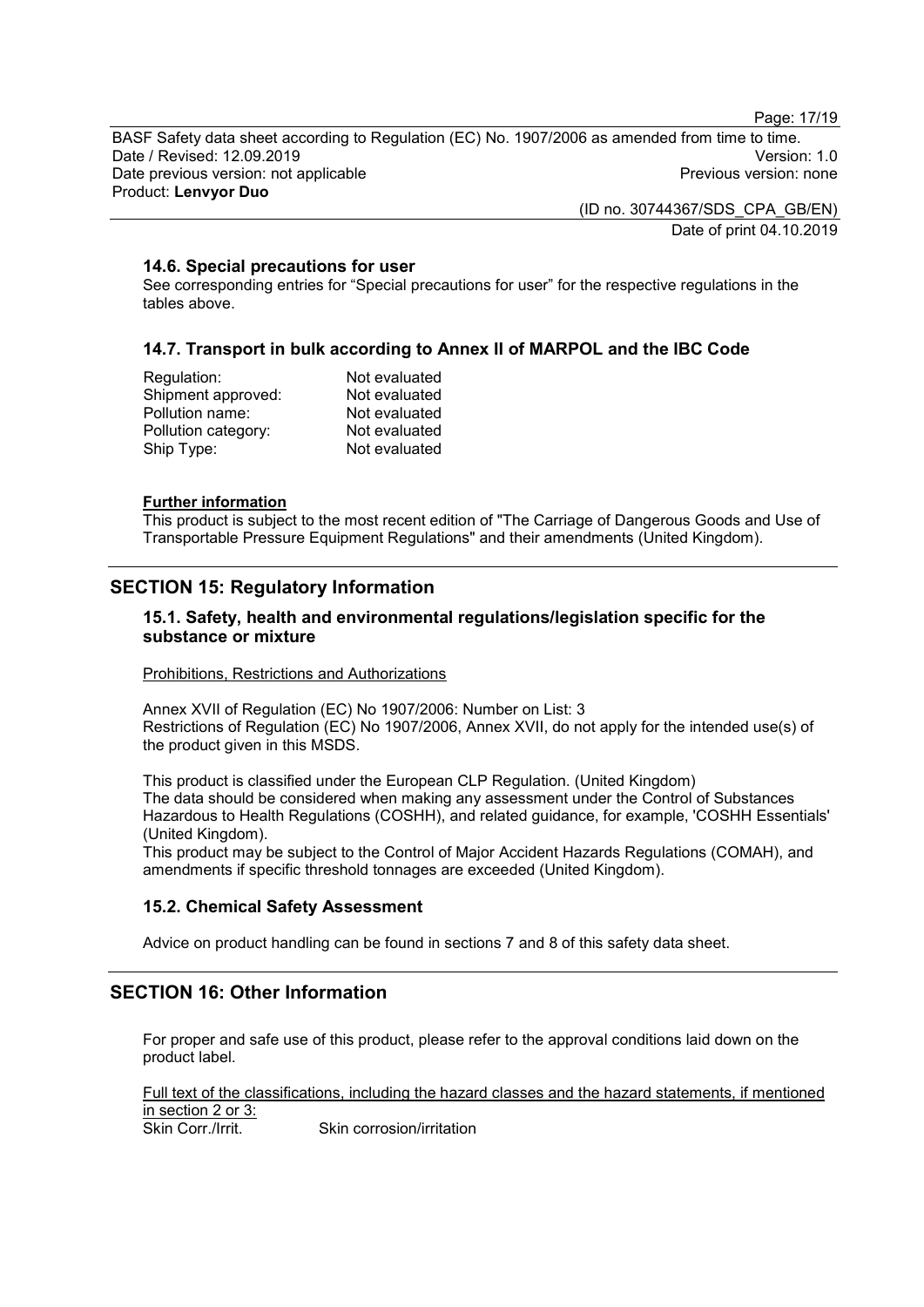Page: 18/19

BASF Safety data sheet according to Regulation (EC) No. 1907/2006 as amended from time to time. Date / Revised: 12.09.2019 Version: 1.0 Date previous version: not applicable Product: **Lenvyor Duo**

(ID no. 30744367/SDS\_CPA\_GB/EN)

Date of print 04.10.2019

| Skin Sens.           | Skin sensitization                                                  |
|----------------------|---------------------------------------------------------------------|
| Eye Dam./Irrit.      | Serious eye damage/eye irritation                                   |
| Acute Tox.           | Acute toxicity                                                      |
| STOT SE              | Specific target organ toxicity - single exposure                    |
| <b>Aquatic Acute</b> | Hazardous to the aquatic environment - acute                        |
| Aquatic Chronic      | Hazardous to the aquatic environment - chronic                      |
| Asp. Tox.            | Aspiration hazard                                                   |
| Repr.                | Reproductive toxicity                                               |
| H315                 | Causes skin irritation.                                             |
| H317                 | May cause an allergic skin reaction.                                |
| H319                 | Causes serious eye irritation.                                      |
| H332                 | Harmful if inhaled.                                                 |
| H <sub>335</sub>     | May cause respiratory irritation.                                   |
| H410                 | Very toxic to aquatic life with long lasting effects.               |
| <b>EUH401</b>        | To avoid risks to human health and the environment, comply with the |
|                      | instructions for use.                                               |
| H400                 | Very toxic to aquatic life.                                         |
| H412                 | Harmful to aquatic life with long lasting effects.                  |
| H <sub>304</sub>     | May be fatal if swallowed and enters airways.                       |
| H411                 | Toxic to aquatic life with long lasting effects.                    |
| H <sub>302</sub>     | Harmful if swallowed.                                               |
| <b>H360D</b>         | May damage the unborn child.                                        |
| <b>EUH066</b>        | Repeated exposure may cause skin dryness or cracking.               |

#### **Abbreviations**

ADR = The European Agreement concerning the International Carriage of Dangerous Goods by Road. ADN = The European Agreement concerning the International Carriage of Dangerous Goods by Inland waterways. ATE = Acute Toxicity Estimates. CAO = Cargo Aircraft Only. CAS = Chemical Abstract Service. CLP = Classification, Labelling and Packaging of substances and mixtures. DIN = German national organization for standardization. DNEL = Derived No Effect Level. EC50 = Effective concentration median for 50% of the population.  $EC = European$  Community.  $EN = European$ Standards. IARC = International Agency for Research on Cancer. IATA = International Air Transport Association. IBC-Code = Intermediate Bulk Container code. IMDG = International Maritime Dangerous Goods Code. ISO = International Organization for Standardization. STE = Short Time Exposure. LC50 = Lethal concentration median for 50% of the population. LD50 = Lethal dose median for 50% of the population. TLV = Threshold Limit Value. MARPOL = The International Convention for the Prevention of Pollution from Ships. NEN = Dutch Norm. NOEC = No Observed Effect Concentration. OEL = Occupational Exposure Limit. OECD = Organization for Economic Cooperation and Development. PBT = Persistent, Bioaccumulative and Toxic. PNEC = Predicted No Effect Level. PPM = Parts per million. RID = The European Agreement concerning the International Carriage of Dangerous Goods by Rail. TWA = Time Weight Average. UN-number = UN number at transport. vPvB = very Persistent and very Bioaccumulative.

The data contained in this safety data sheet are based on our current knowledge and experience and describe the product only with regard to safety requirements. This safety data sheet is neither a Certificate of Analysis (CoA) nor technical data sheet and shall not be mistaken for a specification agreement. Identified uses in this safety data sheet do neither represent an agreement on the corresponding contractual quality of the substance/mixture nor a contractually designated use. It is the responsibility of the recipient of the product to ensure any proprietary rights and existing laws and legislation are observed.